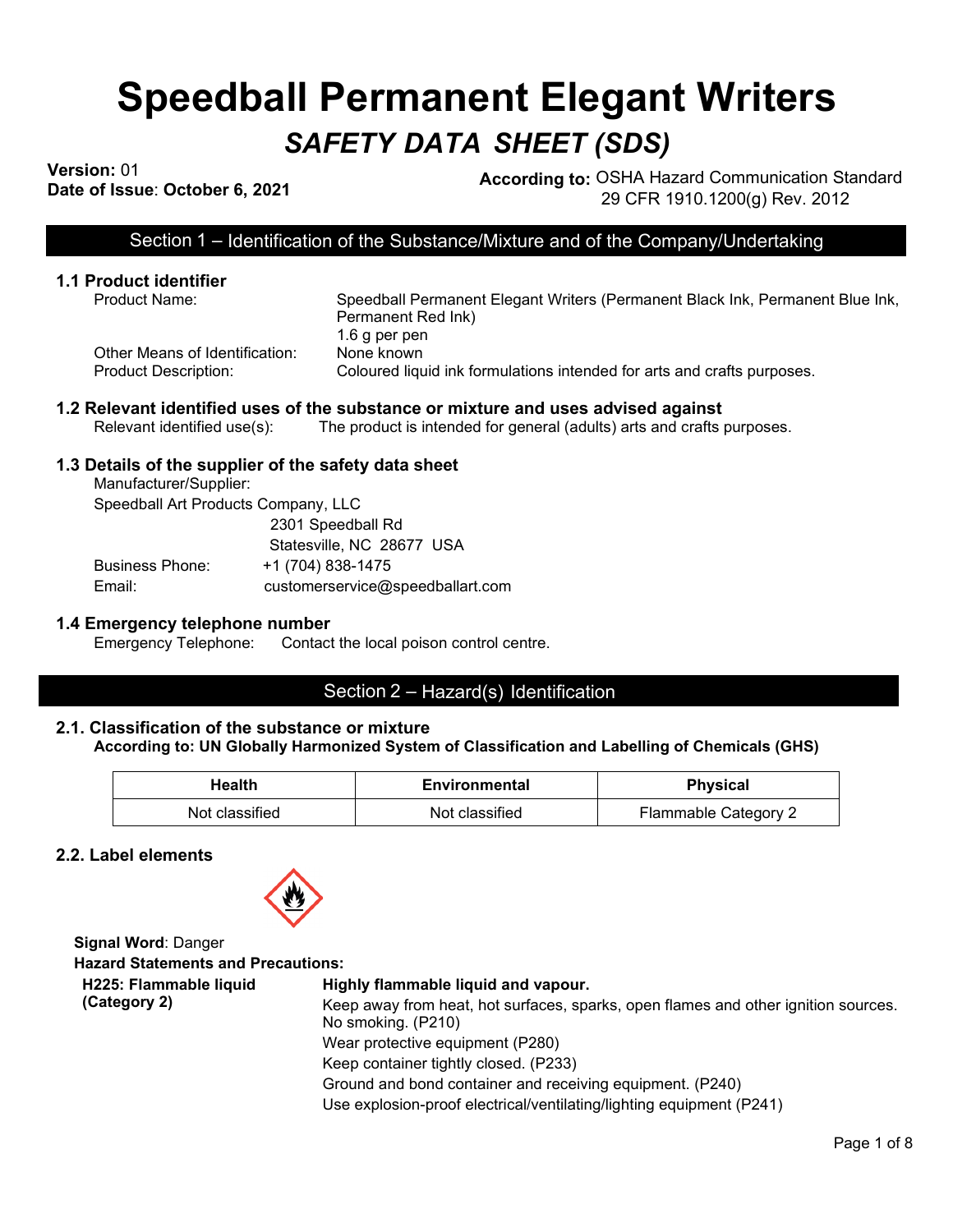Use non-sparking tools. (P242)

Take action to prevent static discharges. (P243)

IF ON SKIN (or hair): Take off immediately all contaminated clothing. Rinse skin with water. (P303 + P361 + P353)

In case of fire: Use sand, dry chemical or alcohol resistant foam for extinction. (P370 + P378)

Store in a well-ventilated place. Keep cool. (P403 + P235)

Dispose of contents/container in accordance with local, regional, national, and/or international regulations. (P501)

### **2.3. Other hazards**

• No other hazards have been identified for this product

### Section 3 – Composition / Information on Ingredients

| <b>Chemical Name</b>                          | <b>CAS No.</b> | EC No.    | % Concentration   |
|-----------------------------------------------|----------------|-----------|-------------------|
| Ethanol                                       | 64-17-5        | 200-578-6 | $64.3\% - 66.3\%$ |
| 1-Methoxy-2-propanol                          | 107-98-2       | 203-539-1 | $8.0\%$           |
| <b>Rosin Based Resins</b>                     | 8050-09-7      | 232-475-7 | 10.0%             |
| Polyvinyl Butyral                             | 63148-65-2     | 613-158-6 | 7.7%              |
| Phosphoric acid mono-bis-(2-ethylhexyl)-ester | 12645-31-7     | 235-741-0 | 4.0%              |
| Pigment Blue 15:3                             | 147-14-8       | 205-685-1 | $0\% - 5.0\%$     |
| Carbon Black                                  | 1333-86-4      | 215-609-9 | $0\% - 3.5\%$     |

The other ingredients in the product are either considered non-hazardous or are below their respective GHS cut-off values/concentration limits in the final product and were therefore not disclosed in the SDS.

### Section 4 – First Aid Measures

### **4.1 Description of first aid measures**

**Eye contact:** No specific first aid measures are required. As a precaution, remove contact lenses, if worn, and immediately flush eyes with water. Seek medical attention if in doubt.

**Skin contact:** Take off immediately all contaminated clothing. Wash skin thoroughly with soap and water. If skin irritation or rash occurs get medical attention. Launder contaminated clothing before reuse.

**Inhalation:** No specific first aid measures are required. Inhalation route of exposure is not anticipated with intended use. If exposed to excessive levels of material in the air, move the exposed person to fresh air. Seek medical attention if in doubt.

**Ingestion:** No specific first aid measures are required. Rinse mouth with water. Do not induce vomiting. Never give anything by mouth to an unconscious person. Seek medical attention if in doubt.

### **4.2 Most important symptoms and effects, both acute and delayed**

• Refer to **Section 11** - Toxicological Information.

### **4.3 Indication of any immediate medical attention and special treatment needed**

• Not required.

### Section 5 – Fire Fighting Measures

### **5.1 Extinguishing media**

**Suitable Extinguishing Media:** If the material is involved in a fire, use dry chemical, alcohol resistant foam or carbon dioxide, water spray.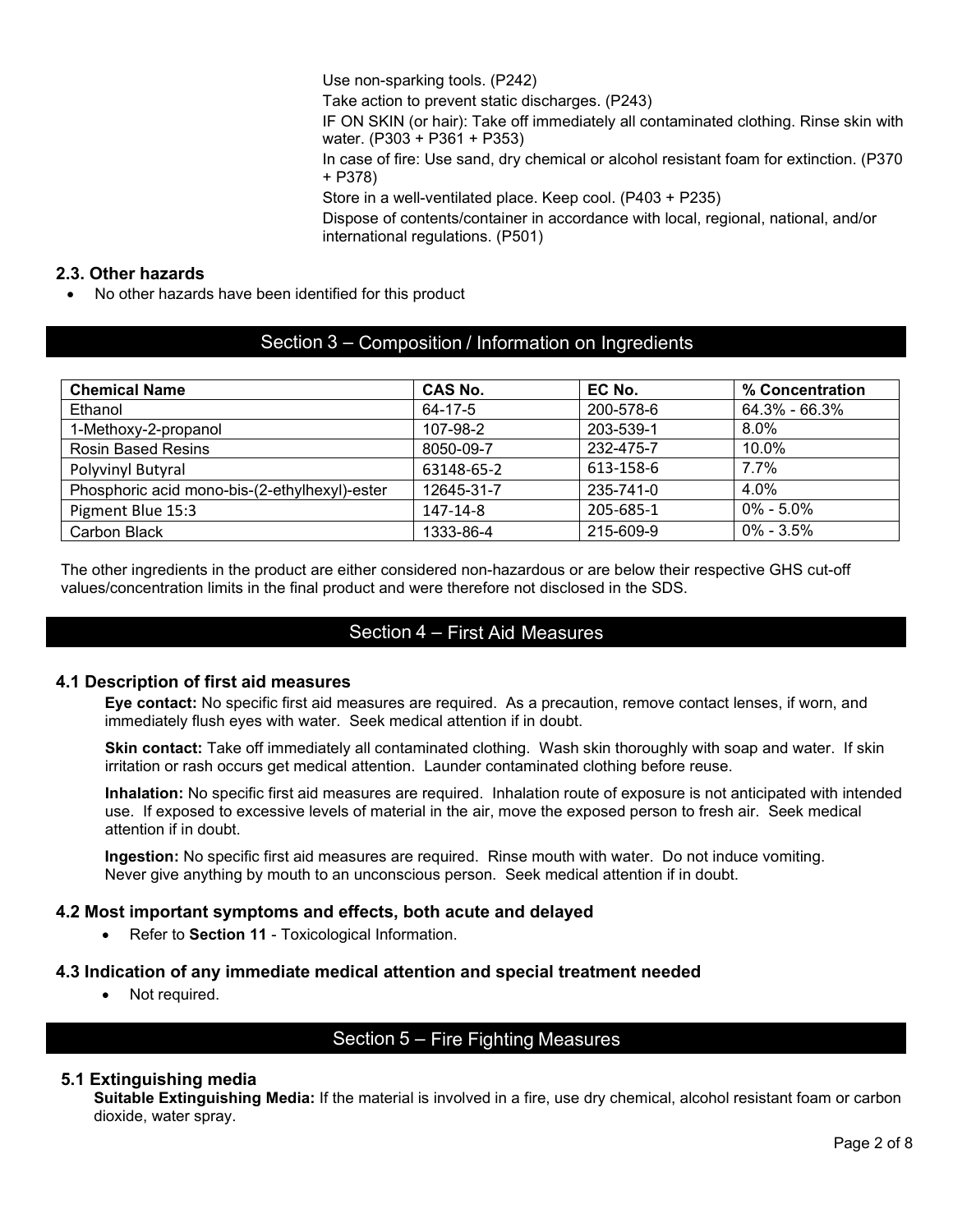**Unsuitable Extinguishing Media:** Do not use direct water stream. Straight or direct water streams may not be effective to extinguish fire.

### **5.2 Special hazards arising from the substance or mixture**

### **Unusual Fire and Explosion Hazards:**

• Container may rupture on heating. Be aware of possibility of re-ignition. This product gives off flammable vapours which may form explosive mixtures with air. Vapours with a source of ignition can create a flash fire, not a unconfined vapour cloud explosion. See also **Section 10** - Stability and Reactivity.

#### **Hazardous combustion products:**

- Irritating vapours or fumes may form if product is involved in fire:
- Also see **Section 10** Stability and Reactivity.

### **5.3 Advice for firefighters**

• Wear a self-contained breathing apparatus with full-face mask and protective equipment to protect against potentially irritating fumes.

### Section 6 – Accidental Release Measures

### **6.1 Personal precautions, protective equipment (PPE) and emergency procedures**

**Personal Precautions:** Ventilate area if spilled in confined space or other poorly ventilated areas. Observe PPE advice in **Section 8** – Exposure Controls/Personal Protection.

**Emergency Procedures:** Eliminate all sources of ignition. Wear appropriate protective clothing. Avoid breathing vapours. Keep unnecessary people away; isolate hazard area and deny entry. Consider need for evacuation. Stay up wind and keep out of low areas where vapour may accumulate and ignite. Stop leak if this can be achieved without risk. For small spills take up with a non-combustible absorbent. For large spills, dike or dam for later disposal.

#### **6.2 Environmental precautions:**

• Prevent entry and contact with soil, drains, sewers, and waterways. Inform relevant local/regional/national/international authorities. Prevent further leakage or spillage if it is safe to do so.

### **6.3 Methods and material for containment and cleaning up**

**Containment/Clean-up Measures:** Contain spill if safe to do so. Collect recoverable product and place in a designated container for recycle and/or disposal. Ventilate contaminated area thoroughly. Dispose of contents/container in accordance with local/regional/national/international regulations.

### **6.4 Reference to other sections**

• Refer to **Section 8** - Exposure Controls/Personal Protection and **Section 13** – Disposal Considerations.

### Section 7– Handling and Storage

### **7.1 Precautions for safe handling**

- Avoid contact with eyes. Avoid breathing dust/fume/gas/mist/vapors/spray. Provide adequate ventilation. Observe good industrial hygiene practices. When using do not eat, drink or smoke. Wear appropriate personal protective equipment. Keep containers closed when not in use. Wash thoroughly after handling. Contaminated work clothing should not be allowed out of the workplace. Launder contaminated clothing before reuse.
- Refer to **Section 8** Exposure Controls/Personal Protection.

### **7.2 Conditions for safe storage, including any incompatibilities**

• Keep in a cool dry place. Do not store in open, unlabeled or mislabeled containers. Keep container tightly closed to avoid spills. Store away from incompatible materials. See **Section 10** for incompatible materials.

### **7.3 Specific end use(s)**

• Refer to **Section 1.2** - Relevant identified uses.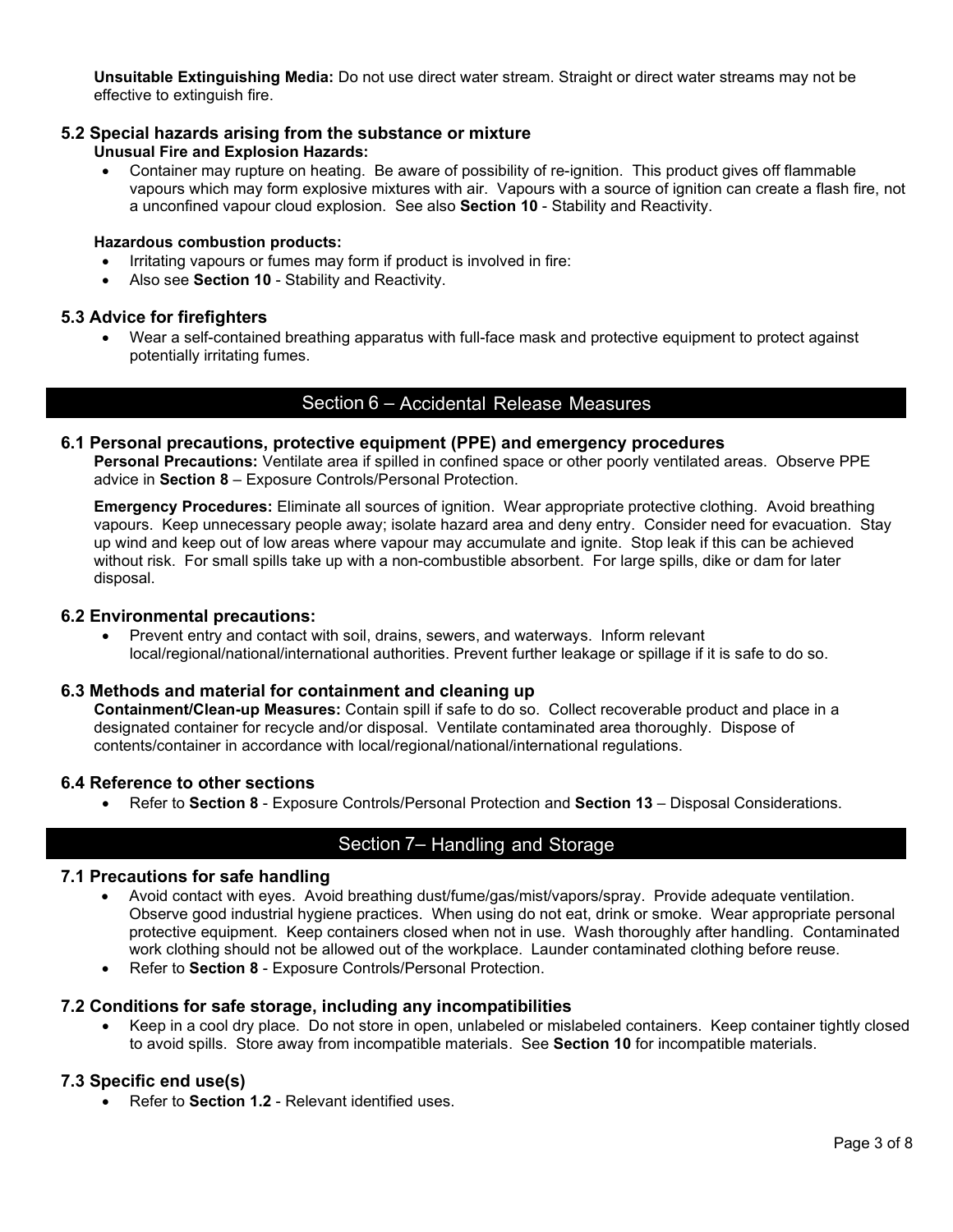### Section 8– Exposure Controls / Personal Protection

### **8.1 Control Parameters:**

**Occupational exposure limits:** Only vapours were considered to be foreseeable under conditions of normal use. Airborne particles, such as dust, are not foreseeable under conditions of normal use.

| <b>Chemical Name</b> | <b>CAS No.</b> | <b>ACGIH TLV</b><br><b>TWA</b> | <b>OSHA PEL</b><br>TWA | <b>NIOSH REL</b><br>TWA | <b>DFG MAK</b> |
|----------------------|----------------|--------------------------------|------------------------|-------------------------|----------------|
| Ethanol              | 64-17-5        | 1900 mg/m <sup>3</sup>         | 1900 mg/m <sup>3</sup> | 1900 mg/m <sup>3</sup>  | 380 mg/m $3$   |
| 1-Methoxy-2-propanol | 107-98-2       | 180 mg/m $3$                   | 360 mg/m $3$           | 360 mg/m $3$            | N/A            |

### **8.2 Exposure Controls:**

#### **Appropriate engineering controls**

• No special requirements under ordinary conditions of use and with adequate ventilation. Mechanical ventilation or local exhaust ventilation may be required.

#### **8.3 Personal Protective Equipment**

Note: Consider the concentration and amount of product at the workplace when selecting PPE.

**Respiratory:** No specific respiratory protection is required. If ventilation is inadequate, use an approved respirator such as a High Efficiency Particulate Air (HEPA) respirator and filter cartridge authorized by regulatory standards.

**Eyes/Face:** If splash/spray is likely, wear chemical safety goggles approved by appropriate regulatory standards.

**Hands/Skin:** If skin contact is likely, wear chemical resistant gloves. If necessary, refer to appropriate regulatory standards.

**Body:** If body contact is likely, wear protective clothing. If necessary, refer to appropriate regulatory standards.

**Thermal Hazards:** None known.

**Environmental Exposure Controls:** Not available.

**Hygiene measures:** Observe good industrial hygiene practices. Avoid contact with skin. Contaminated work clothing should not be allowed out of the workplace and should be washed before reuse. When using the product do not eat, drink or smoke.

### Section 9 – Physical and Chemical Properties

#### **9.1 Information on basic physical and chemical properties**

Note: The data below are typical values and do not constitute a specification.

| Appearance:                    |                 |                                   |               |
|--------------------------------|-----------------|-----------------------------------|---------------|
| <b>Physical state:</b>         | Liquid          | <b>Partition Coefficient</b>      | Not available |
| Color:                         | See Section 1.1 | n-octanol/water:                  |               |
| Odor/Odor threshold:           | Not available   | Auto-ignition temperature:        | Not available |
| pH (as supplied):              | Not available   | <b>Decomposition temperature:</b> | Not available |
| <b>Melting/freezing point:</b> | Not available   | <b>Dynamic viscosity:</b>         | Not available |
| <b>Boiling point/range:</b>    | Not available   | <b>Molecular weight:</b>          | Not available |
| Flash point:                   | Not available   | Taste:                            | Not available |
| <b>Evaporation rate:</b>       | Not available   | <b>Explosive properties:</b>      | Not available |
| <b>Flammability:</b>           | Not available   | <b>Oxidizing properties:</b>      | Not available |
| <b>Upper/lower explosive</b>   | Not available   | Surface tension:                  | Not available |
| limits:                        |                 |                                   |               |
| Vapor pressure:                | Not available   | <b>Volatile component:</b>        | Not available |
| <b>Water solubility:</b>       | Not available   | Gas group:                        | Not available |
| Vapor density $(Air = 1)$ :    | Not available   | pH (as solution):                 | Not available |
| Specific gravity (Water = 1):  | Not available   | VOC:                              | Not available |
| <b>Relative density:</b>       | Not available   | Particle size range:              | Not available |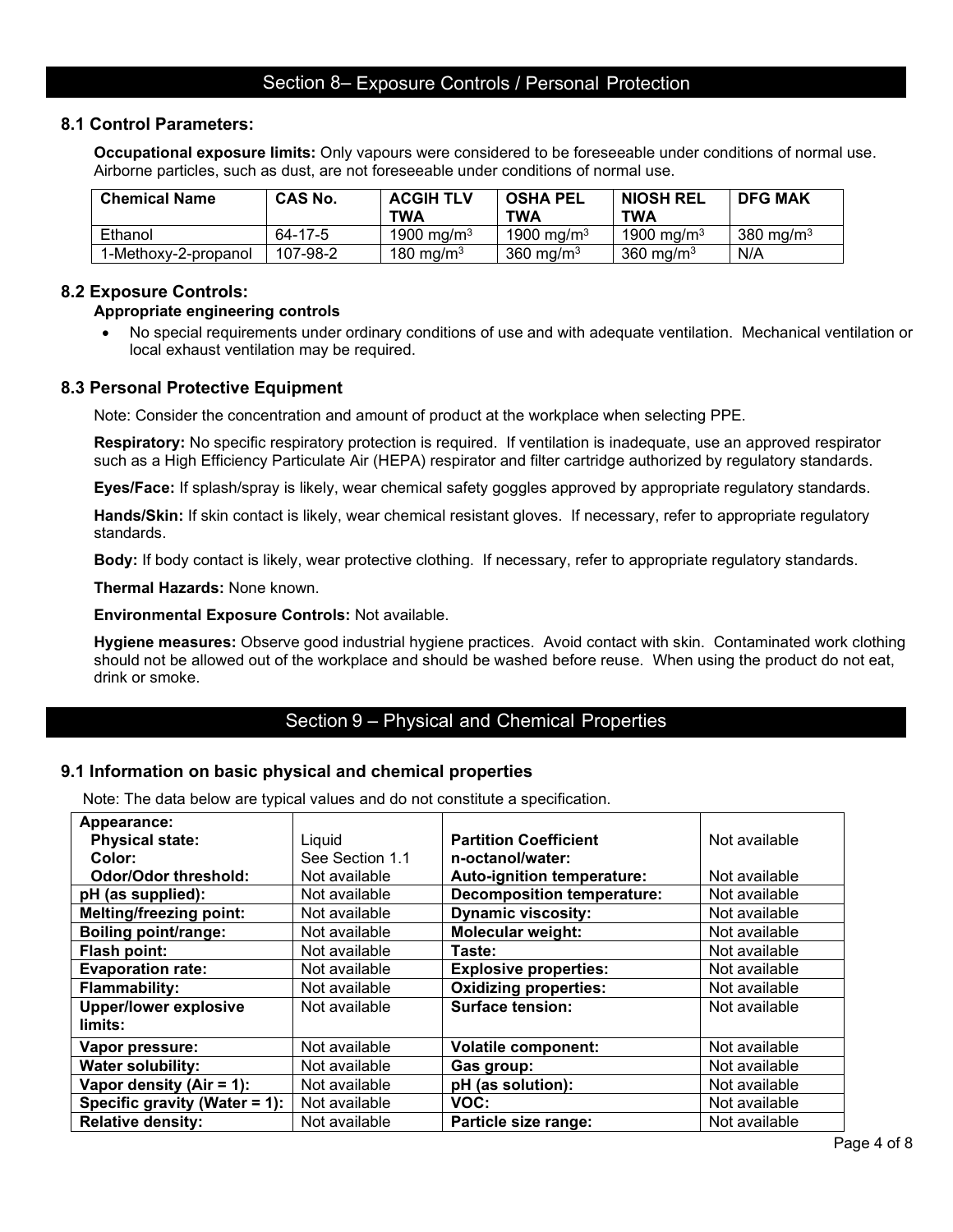### **9.2 Other information**

No further data available.

### Section 10 – Stability and Reactivity

### **10.1 Reactivity**

• This material is not considered to be reactive under normal handling and storage conditions.

### **10.2 Chemical stability**

• This material is considered stable under normal handling and storage conditions.

### **10.3 Possibility of hazardous reactions**

• Not expected to occur under normal handling and storage conditions.

### **10.4 Conditions to avoid**

• High temperatures

### **10.5 Incompatible materials**

- Strong acids
- Strong bases
- Strong oxidisers

### **10.6 Hazardous decomposition products**

• Hazardous decomposition products including but not limited to aldehydes, ketones, organic acids and oxides of carbon may be released under fire conditions.

### Section 11 – Toxicological Information

### **Likely routes of exposure:** Skin contact.

**Potential signs and symptoms:** None expected under conditions of normal use.

| <b>Acute oral toxicity:</b>        | The product is practically non-toxic based on available animal and human use<br>data. ATE >2000 mg/kg                                                                                                                                                                                           |
|------------------------------------|-------------------------------------------------------------------------------------------------------------------------------------------------------------------------------------------------------------------------------------------------------------------------------------------------|
| <b>Acute dermal toxicity:</b>      | Practically nontoxic based on available animal and human use data.                                                                                                                                                                                                                              |
| <b>Acute inhalation toxicity:</b>  | The product is practically nontoxic based on available animal and human use<br>data.                                                                                                                                                                                                            |
| <b>Skin corrosion/irritation:</b>  | Phosphoric acid mono-bis-(2-ethylhexyl)-ester (CAS No. 12645-31-7) has been<br>classified as corrosive to the skin. The other components >1% of this product<br>are not skin irritants based on human and/or animal studies.                                                                    |
| Serious eye damage/irritation:     | Ethanol (CAS No. 64-17-5) has been classified for eye irritation. Phosphoric<br>acid mono-bis-(2-ethylhexyl)-ester (CAS No. 12645-31-7) has been classified as<br>damaging to the eyes. The other components of this product >1% are not eye<br>irritants based on human and/or animal studies. |
| Respiratory or skin sensitization: | Rosin based resins (CAS No. 8050-09-7) has been classified for skin<br>sensitization. The other components in this product >0.1% are not sensitizing to<br>the skin based on human and/or animal studies.                                                                                       |
| <b>Mutagenicity:</b>               | The components in the product >0.1% are not mutagenic based on animal<br>studies or no data identified for the components in this product.                                                                                                                                                      |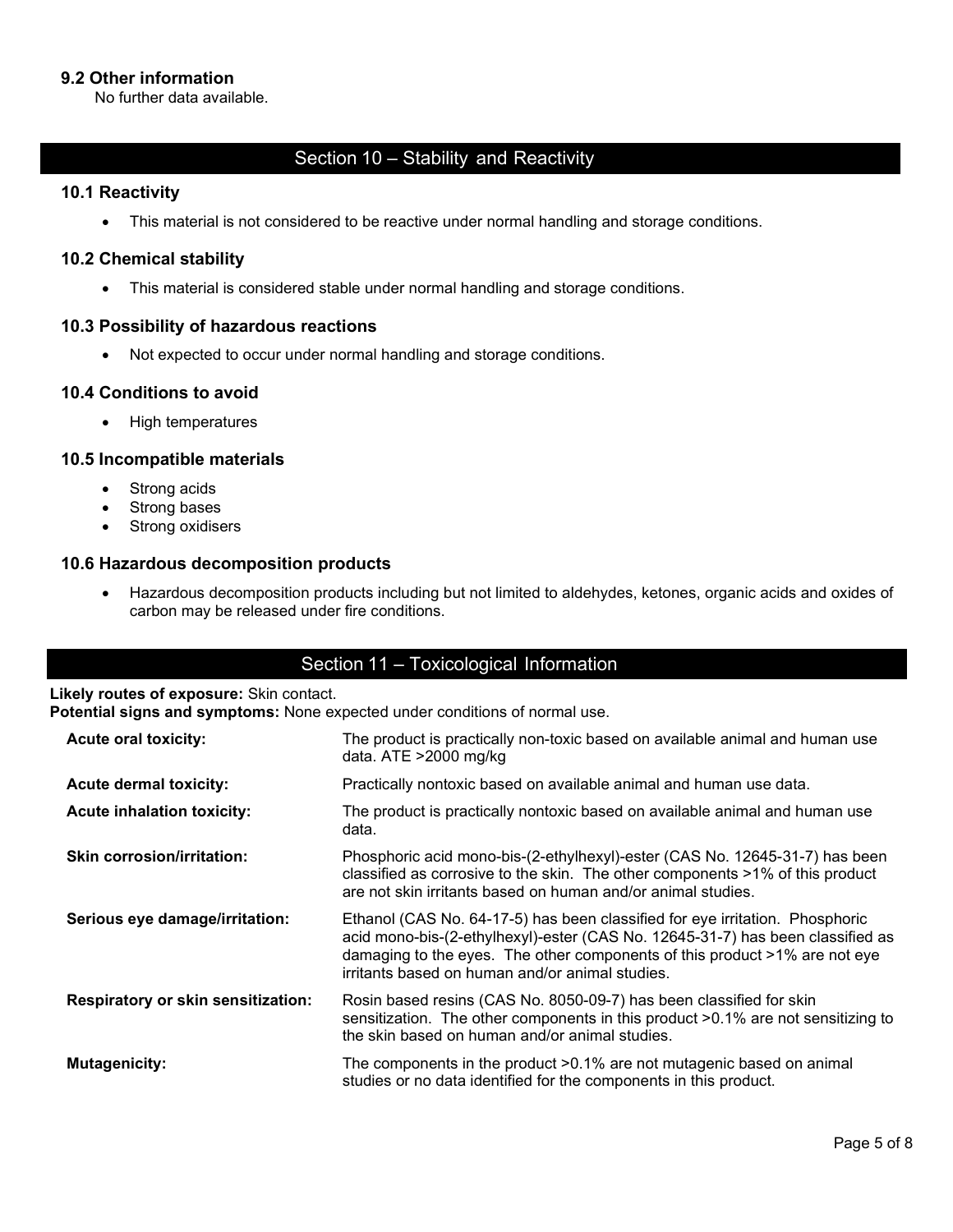| <b>Carcinogenicity:</b>                                | The components in the product >0.1% are not carcinogenic based on animal<br>studies or no data identified for the components in this product.                                                                                                                                                                                                   |
|--------------------------------------------------------|-------------------------------------------------------------------------------------------------------------------------------------------------------------------------------------------------------------------------------------------------------------------------------------------------------------------------------------------------|
| <b>Reproductive Toxicity:</b>                          | The components in the product >0.1% are not reproductive toxicants based on<br>animal studies or no data identified for the components in this product.                                                                                                                                                                                         |
| Specific target organ toxicity<br>(single exposure):   | 1-Methoxy-2-propanol (CAS No. 107-98-2) has been classified for specific target<br>organ toxicity (single exposure, central nervous system). The other components<br>in the product >1% are not specific target organ toxicity (single exposure) toxicants<br>based on animal studies or no data identified for the components in this product. |
| Specific target organ toxicity<br>(repeated exposure): | The components in the product >1% are not specific target organ toxicity<br>(repeated exposure) toxicants based on animal studies or no data identified for<br>the components in this product.                                                                                                                                                  |
| <b>Aspiration hazard:</b>                              | The components in the product >1% are not aspiration hazards based on animal<br>studies or no data identified for the components in this product.                                                                                                                                                                                               |

### **References:**

ECHA. 2021. REACH Registered Substances Database.

### Section 12 – Ecological Information

### **12.1 Toxicity**

• This product is not expected to be harmful or toxic to aquatic life.

### **12.2 Persistence and degradability**

• No data available for the other components of the product.

### **12.3 Bioaccumulative potential**

• No data available.

### **12.4 Mobility in Soil**

• No data available.

### **12.5 Results of PBT and vPvB assessment**

• No data available.

### **12.6 Other adverse effects**

• No further data available.

### Section 13 – Disposal Considerations

#### **13.1 Waste treatment methods**

**Preparing wastes for disposal:** Use product for its intended purpose or recycle if possible. Waste should not be disposed of by release to sewers. Dispose of waste in accordance with local, regional, national, and/or international regulations.

**Preparing container for disposal:** Empty containers may contain hazardous residues. Do not cut, puncture or weld on or near to the container. Labels should not be removed from containers until they have been cleaned. Contaminated containers must not be treated as household waste. Containers should be cleaned by appropriate methods and then reused or disposed of by landfill or incineration as appropriate. Do not incinerate closed containers.

### Section 14 – Transport Information

Note: This product is not regulated as dangerous goods for transport. Review classification requirements before shipping materials to high temperatures.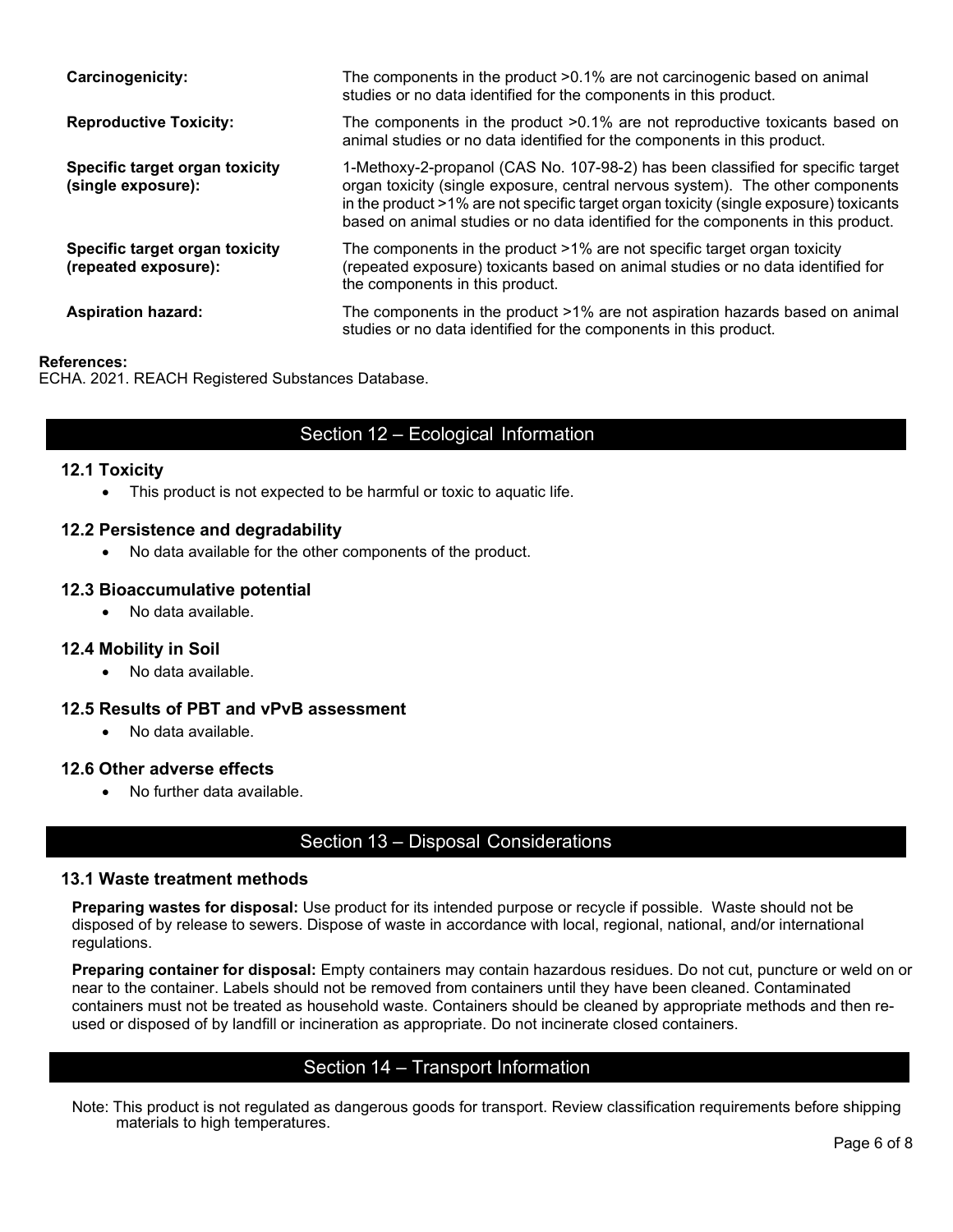| 14.1 UN number                                                                   | <b>UN1170</b>                             |
|----------------------------------------------------------------------------------|-------------------------------------------|
| 14.2 UN proper shipping name                                                     | Ethanol Solution (ethyl alcohol solution) |
| 14.3 Transport hazard class(es):                                                 |                                           |
| 14.4 Packing group                                                               | II. 144                                   |
| <b>14.5 Environmental hazards</b>                                                | None                                      |
| 14.6 Special precautions for user                                                | None                                      |
| 14.7 Transport in bulk according to Annex<br>II of MARPOL 73/78 and the IBC Code | Category Z                                |

### Section 15 – Regulatory Information

### **15.1 Safety, health and environmental regulations/legislation specific for the substance or mixture**

#### **United States**

*Federal Regulations:*

**Comprehensive Environmental Response and Liability Act of 1980 (CERCLA):**

**Clean Water Act (CWA):** No components in this product are listed as toxic pollutants.

**Clean Air Act (CAA):** No components in this product are listed under the CAA.

**Superfund Amendments and Reauthorization Act (SARA) Title III Information:**

**SARA 302 Components:** No components in this product are subject to reporting requirements of S.302.

**SARA 304 Emergency Release Notification:** None.

**SARA 311/312 Hazards:** None.

**SARA 313 Components:** No components in this product are subject to reporting requirements of S.313. **Toxic Substances Control Act (TSCA):** All components are listed on the non-confidential TSCA inventory or are exempt.

### *State Regulations:*

**California Reportable Ingredients List:** Ethanol (CAS No. 64-17-5) is listed on the Reportable Ingredients List; however, given the intended use of the product (*i.e.,* arts and crafts) this regulation does not apply. Carbon black (CAS No. 1333- 86-4) is listed on the Reportable Ingredients List; however, given the nature and physical form of the product (*i.e.*, liquid ink), airborne respirable particles would not likely be released from the product and therefore the listed forms of carbon black is not relevant for the product. No other components in this product are listed on the Reportable Ingredients List. **California Proposition 65 List:** Carbon black (CAS No. 1333-86-4) is listed on the Proposition 65 List; however, given the nature and physical form of the product (*i.e.*, liquid ink), airborne respirable particles would not likely be released from the product and therefore the listed forms of carbon black is not relevant for the product. No other components in this product are listed on the Proposition 65 List.

**Minnesota Chemicals of Concern List:** Ethanol (CAS No. 64-17-5) is listed on the Chemicals of Concern List. Carbon black (CAS No. 1333-86-4) is listed on the Chemicals of Concern List; however, given the nature and physical form of the product (*i.e.*, liquid ink), airborne respirable particles would not likely be released from the product and therefore the listed forms of carbon black is not relevant for the product. No other components in this product are listed on the Chemicals of Concern List.

**New Jersey Right to Know Hazardous Substance List:** Ethanol (CAS No. 64-17-5), 1-methoxy-2-propanol (CAS No. 107-98-2) and carbon black (CAS No. 1333-86-4) are listed on the Right to Know Hazardous Substance List. No other components in this product are listed on the Right to Know Hazardous Substance List.

**Pennsylvania Hazardous Substance List:** Ethanol (CAS No. 64-17-5), 1-methoxy-2-propanol (CAS No. 107-98-2) and carbon black (CAS No. 1333-86-4) are listed on the Hazardous Substance List. No other components in this product are listed on the Hazardous Substance List.

#### **International:**

**IARC:** Carbon black (CAS No. 1333-86-4) is listed as Group 2B, possibly carcinogenic to humans. Product classification is not warranted based on the nature of the product (*i.e.*, liquid ink). No other components in this product are classified with respect to carcinogenicity.

#### **15.2 Chemical Safety Assessment**

• None available for the components in this product.